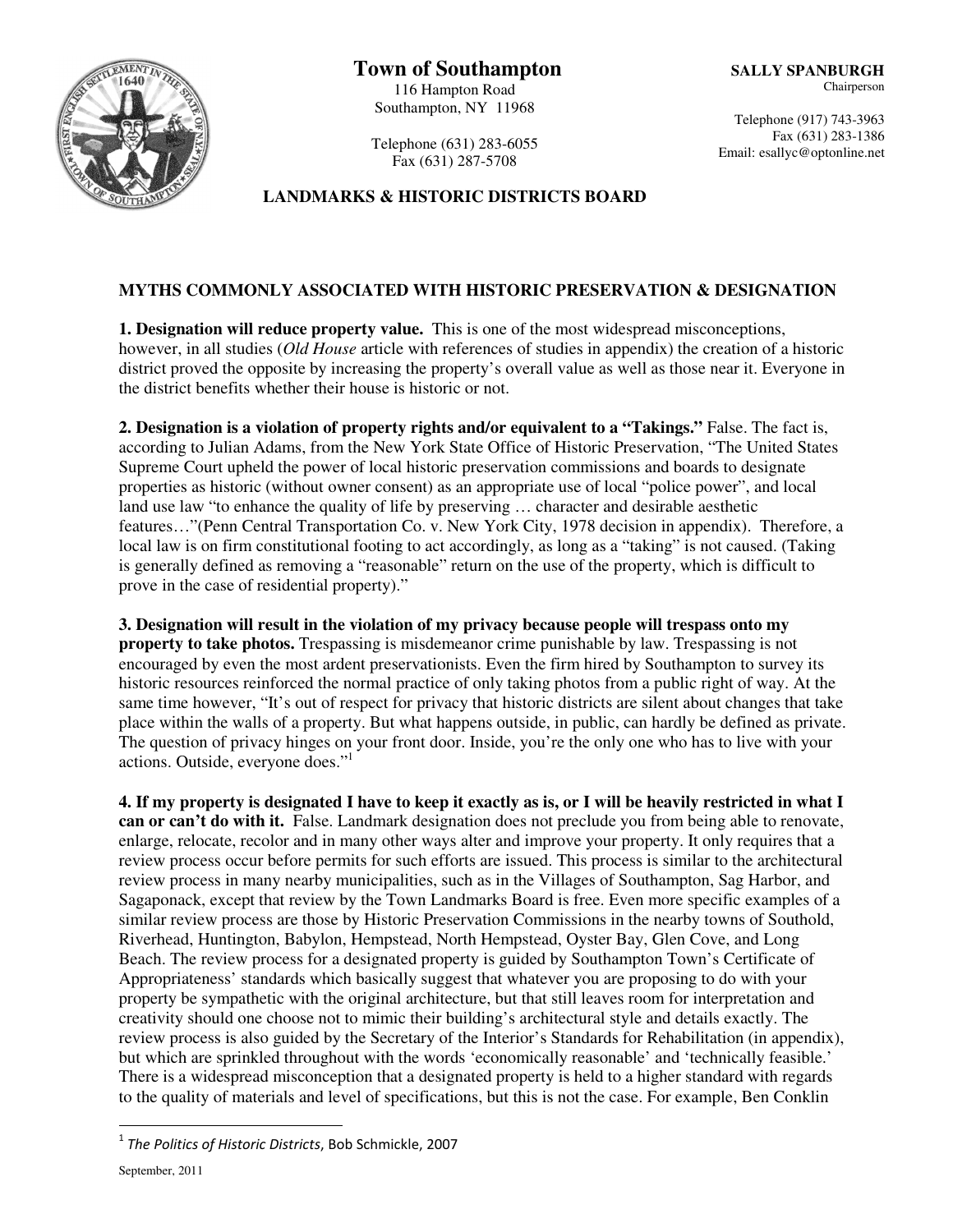# **BERNO**

 **Town of Southampton**  116 Hampton Road Southampton, NY 11968

Telephone (917) 743-3963 Fax (631) 283-1386 Email: esallyc@optonline.net

Telephone (631) 283-6055 Fax (631) 287-5708

## **LANDMARKS & HISTORIC DISTRICTS BOARD**

recently stated that he thought that if his historic Scuttle Hole Road home (Breeze Hill) were designated, he wouldn't have been able to add the handicapped ramp he installed for a family member. This is not true. For example, the Landmarks Board recently approved the addition of an ADA ramp and a small bathroom addition on the Prosper King House in Hampton Bays. Also, keep in mind that many home owners associations and developments come with many more limitations regarding what you can and can't do with your property, and what your house and other buildings must look like and be made of, via covenants and restrictions, than a designation would ever require.

**5. Only traditional architectural styles can be built in historic districts.** False. Drive around in the Village of Sagaponack and you will notice many examples of modern and contemporary styles pleasantly coexisting with truly historic architecture.

**6. Preservation is bad for business.** *"Historic preservation is at the very heart of our nation's most vibrant economic development and business attraction programs. From local examples like [many of Southampton's main street areas], to traditional, historic southern cities such as Charleston or Savannah, to the recent boom in "heritage tourism," today's economic development strategies no longer see preservation and business development as competing values.* 

*The National Main Street Center, a program that uses historic preservation to revitalize town centers and neighborhood commercial districts, has actually tracked economic results in 1,700 Main Street communities nationally. These preservation-based programs have created over 231,000 new jobs and resulted in over \$17 billion in reinvestment to date, with every dollar spent on a Main Street program yielding \$40 in economic reinvestment."*<sup>2</sup>

**7. Preservation work costs more than new construction.** Preservation work is more cost effective in the long term than new construction and is a more sustainable endeavor. "There is nothing greener than an existing building." Older structures were also intentionally meant to last much longer than new buildings so this is a difficult and not always fare comparison. The same renovation done to the same building, where one is within a historic district and the other is not, will cost the same more or less. One is not held to a higher standard as far as quality of materials or specifications – at least not by the Town, and the LHDB review process is free. The Southampton Town Landmarks & Historic Districts Board is required to follow the Secretary of the Interior's Standards for Rehabilitation which state:

- **"The Standards are to be applied to specific rehabilitation projects in a reasonable manner, taking into consideration economic and technical feasibility."**
- "Deteriorated historic features shall be repaired rather than replaced. Where the severity of deterioration requires replacement of a distinctive feature, the new feature shall match the old in design, color, texture, and other *visual* qualities and, *where possible*, materials…"

The Villages of Sag Harbor, Southampton, and Sagaponack are only required to consider the Secretary of the Interior's Standards for Rehabilitation as recommendations. This means that the ST Landmarks & Historic Districts Board would have a more lenient approach when reviewing Certificate of Appropriate applications than other nearby hamlets currently practice.

 $\overline{a}$ 

<sup>&</sup>lt;sup>2</sup> The Franks Design Group, 2008 (http://franksdesigngroup.com/preservation\_myths.aspx)

September, 2011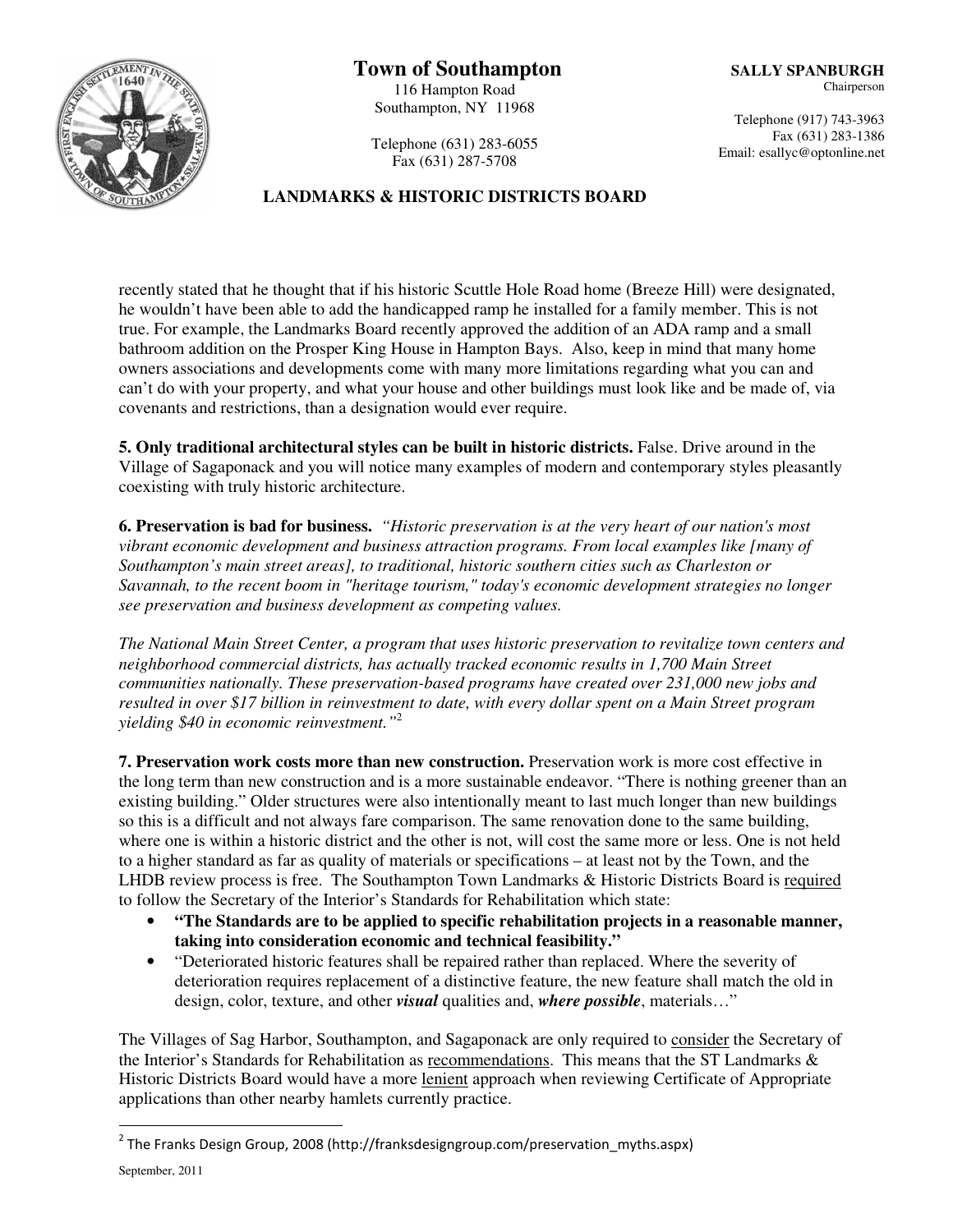# **Town of Southampton**

116 Hampton Road Southampton, NY 11968

Telephone (917) 743-3963 Fax (631) 283-1386 Email: esallyc@optonline.net



Telephone (631) 283-6055 Fax (631) 287-5708

# **LANDMARKS & HISTORIC DISTRICTS BOARD**

**8. Historic preservation and elitism are synonymous.** False. Here are all 12 designated landmarks in the Town of Southampton:

- a. The Fordham Mill, Remsenburg
- b. The Prosper King House, Hampton Bays
- c. The Ellis Squires Sr. House, Hampton Bays
- d. The Canoe Place Chapel, Hampton Bays
- e. The Big Duck, Flanders
- f. The Blue Barn, Flanders
- g. Conscience Point Park, North Sea
- h. The Water Mill Museum
- i. The Noyack School House
- j. The Nathniel Rogers House, Bridgehampton
- j. The Beebe Windmill, Bridgehampton
- k. The William Cauldwell House, Noyac

Only the Nathaniel Rogers House and the William Cauldwell House could really be accused of being elitist. Two out of 12 or 17%. Historic Preservation is not an endeavor restricted to protecting only pretty buildings, and the origins of preservation didn't even begin that way. The earliest preservation initiative took place in 1813 when the symbolic Independence Hall was saved from demolition in Philadelphia, but the movement largely climaxed in the mid 60s when the National Historic Preservation Act was passed.

**9. Historic designation means I can't sell my property.** False. Designation does not prevent or change in any way an owner's ability to sell the property or transfer title.

**10. Historic designation means that a structure cannot be demolished.** The Landmarks Board often has no objection when it comes to removing insensitive additions to historic structures. But, admittedly, most of the point of designating something is to keep it from being demolished. However, if the reason a structure has received designation is compromised (fire, etc.), if substantial change has occurred, if hardship is demonstrated, or if new historical research is learned reducing or eliminating the historic significance of the property, it can then be undesignated and demolished.

**11. Old buildings are not as safe as new construction.** While historic structures often require modernization, historic buildings often perform better than newer construction in earthquakes and other natural disasters, due to many factors, such as the structural strength of their framing vs. what is commonly available today. "They just don't make 'em like they used to."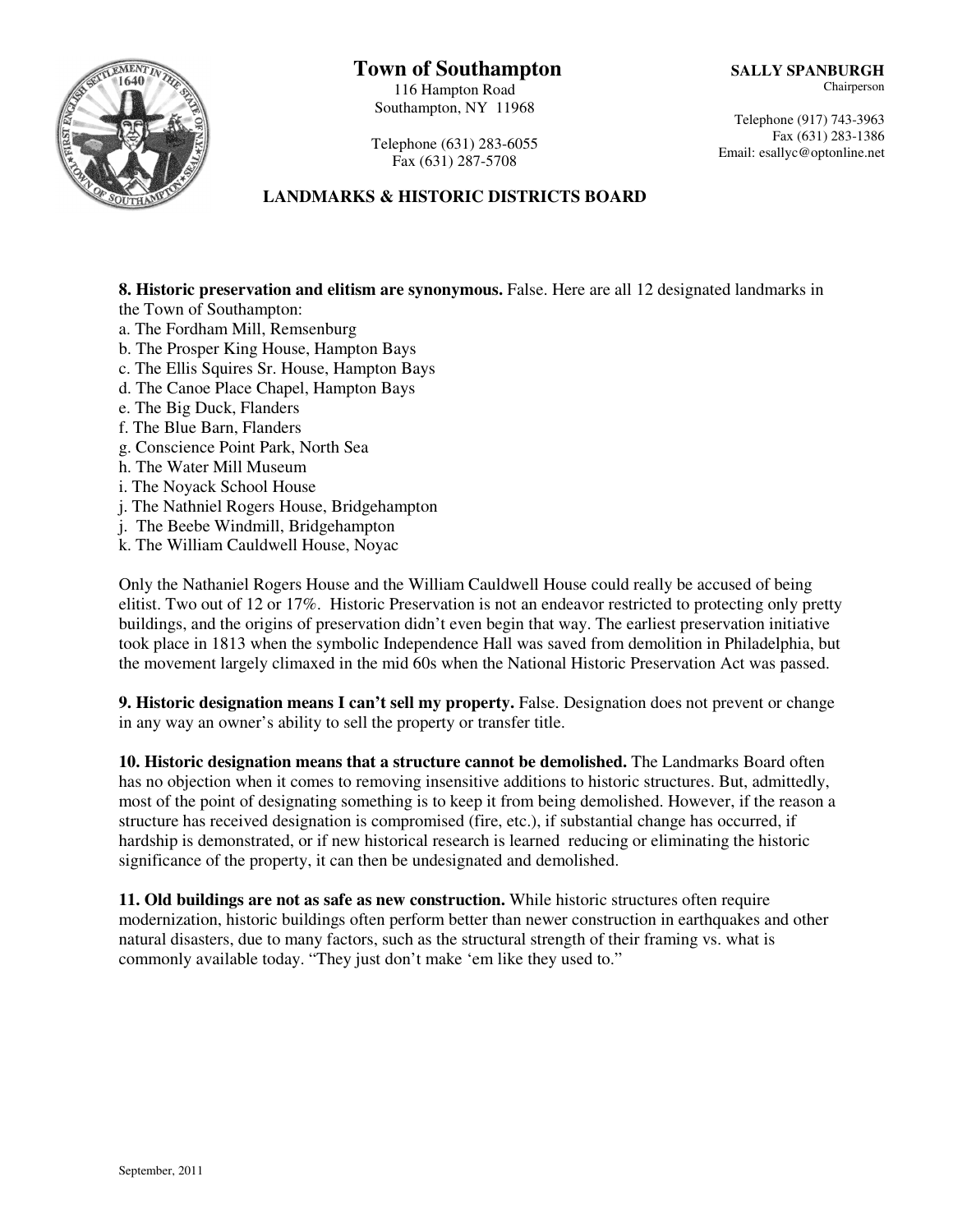

Telephone (631) 283-6055 Fax (631) 287-5708

## **LANDMARKS & HISTORIC DISTRICTS BOARD**

**FREQUENTLY ASKED QUESTIONS** (Items 1-4 Excerpted from *The Politics of Historic Districts)* 

**1. What will [the creation of historic districts] do that zoning laws can't?** It protects us from identity theft. Each of us is invested, personally and financially, in our neighborhood, which has its own identity that we value and gives us value in return. Without the district overlay, zoning alone can't protect the community's historical integrity and distinctive character.

**2. Why shouldn't districting be voluntary?** Because it's bad public policy. Yes, districting is about zoning policy. But people don't just opt out of zoning arrangements because they want to. Talk about fairness! That would amount to spot rezoning and policy nullification by personal fiat. **The Constitution says historic districts are fine, according to the Supreme Court.** There are over 2,000 local level historic districts in the United States today.

**3. Why should [the Town of Southampton] be able to tell me what I can and can't do with my property?** The three most important words used when talking about property rights are "as long as." Example: we may exercise our property rights as long as what we do doesn't adversely affect the rights of others. We use zoning laws to define how that works in practice, regardless of who pays for what, and districting is part of the zoning code. Zoning is long-established practice. The basic concept is that the government may restrict a property owner's right to use land in a way profitable to the owner but detrimental to surrounding properties. Zoning promotes appropriate uses in the future, and this historic district – which ties growth to the legacy of the past – will be a zoning overlay. [The Landmarks Board] can't tell property owners how to use their properties or what to build on them. All [it] may do is decide that a style or alteration is incongruent based on the existing significant characteristics of the district. Thus [Landmarks Board] decisions are based on findings of fact, and not on the personal preferences of [board members]. A certificate of [appropriateness] cannot be denied unless there is a finding of fact to back up the decision.

**4. Should the LHDB be trusted?** There will be the law that governs the LHDB. There will be due process. And there will be all of us watching and participating. All LHDB meetings will be open to the public, agendas posted, and members nominated and approved by the [Town Board] in open meetings. The LHDB is not a lawmaking body, it operates under rules of procedure, and its decisions may be appealed. Board members are largely volunteers (only given a small stipend) and recuse themselves in conflict-of-interest situations.

**5. Isn't this a 'Quality of Architecture' issue rather than a 'Preservation' issue? / Isn't it more important to build authentic looking buildings than to save historic buildings?** No. Southampton would never wish to become a town filled with reproductions, and without authentic examples of historic architecture to refer to, architects, designers and builders will be left with books and photos as references. Architectural programs teach students first about historic architecture before being allowing them to create their own designs. Similarly, without original historic resources, new construction is less informed. Also, to say that this is more about 'Quality of Architecture' and less about saving historic structures, is to suggest that Southampton wishes all new construction to mimic period architectural styles, which is false; Southampton would never wish to limit architectural design throughout the Town.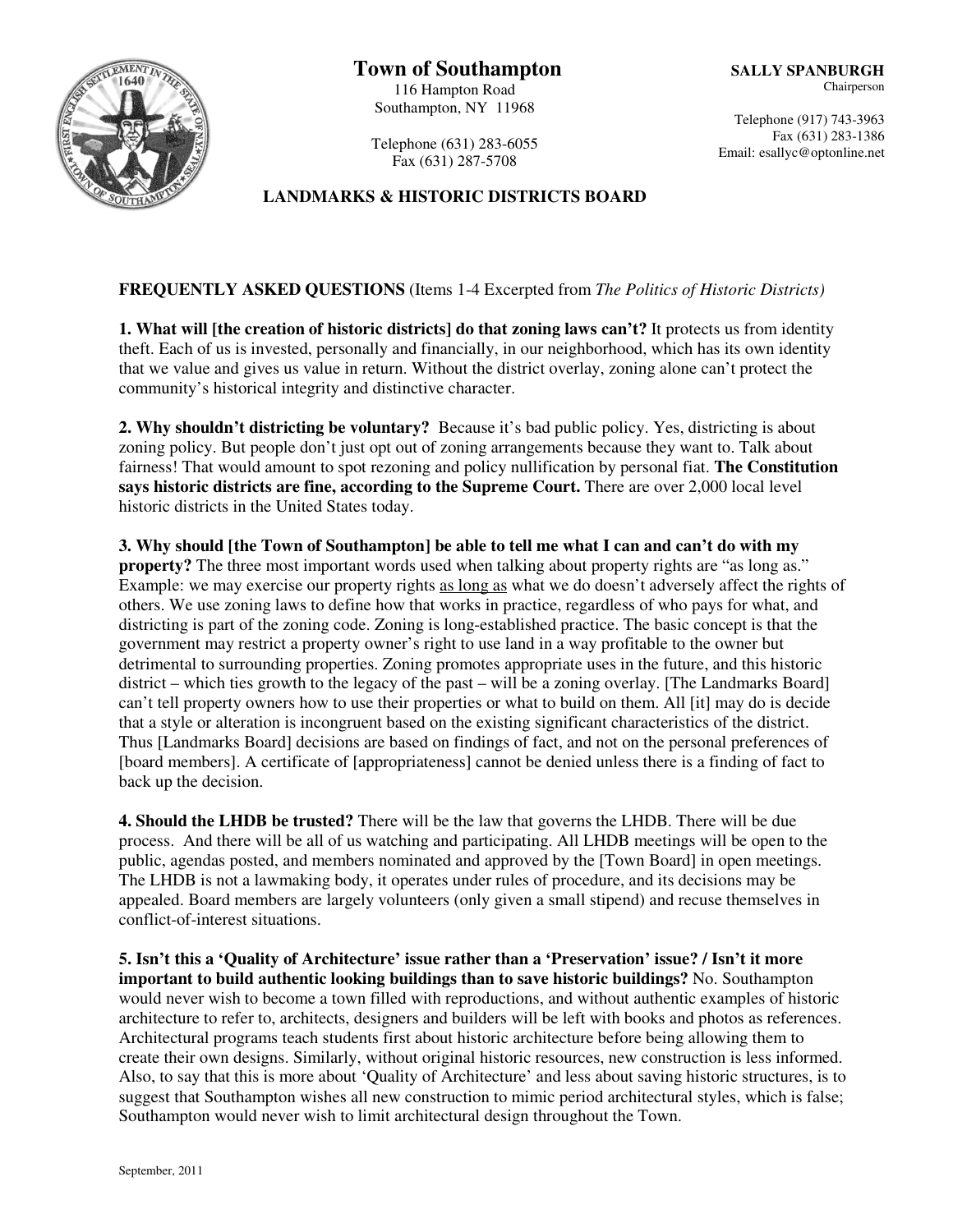

Telephone (631) 283-6055 Fax (631) 287-5708

### **LANDMARKS & HISTORIC DISTRICTS BOARD**

**6. Aren't older homes harder to insure?** No, it just requires a slightly different type of policy and inspections to confirm outdated electrical and/or plumbing systems have been upgraded. Most homeowners have a typical insurance policy that covers damage to structure, damage to contents, property, and possessions, and liability coverage. Insurance for older homes allows for that same coverage except, instead of covering the cost of rebuilding a damaged structure, it insures the house for the market value, allowing the homeowner a lower rate of insurance. Insuring an older home based on value is far less expensive than insuring the house based on replacement cost. The National Trust for Historic Preservation also offers assistance and guidance for historic home owners searching for insurance options and information.

**7. What is the purpose of historic preservation?** Historic preservation enhances property/land values. A historic district is a distinct area of high quality and an important historic resource. A historic landmark is an individual structure or site that exhibits high quality and is a significant historic resource for the hamlet and the Town. Designations are normally considered prestigious recognitions which property owners and visitors alike are drawn to. Historic resources are integral to Southampton's scenic quality, sense of place, developmental heritage, and aesthetic character. As such, they make an extremely important contribution to the continued economic vitality of the Town, both in terms of local business development, and the tourism and second home economy that many of the Town's residents and businesses rely upon. Through the physical presence of historic structures, our children and grandchildren and visitors and weekenders alike can become familiar with the history and heritage of Southampton.

**8. What does 'historic' mean?** Technically 'historic' is defined as "famous or important in history; having great and lasting importance; known or established in the past" and "dating from or preserved from a past time or culture."Simply put, 'historic' means old and significant. But age alone is not a qualifier. In the Town of Southampton a structure is considered historic if it meets one or more of the following six criteria:

- (a) Possesses special character or historic or aesthetic interest of value as part of the cultural, political, economic or social history of the locality, region, state or nation;
- (b) Is identified with historic personages or is the site of an historic event in the Town, state, or nation;
- (c) Embodies the distinguishing characteristics of an architectural type, period, or style or contains elements of design, details, materials or craftsmanship which represent a significant innovation;
- (d) Is the work of a designer, engineer, builder, artist, or architect whose work has significantly influenced an age;
- (e) Because of a unique location or singular physical characteristic, represents an established and familiar visual feature of the neighborhood;
- (f) Qualifies for inclusion on the State or National Registers of Historic Places.